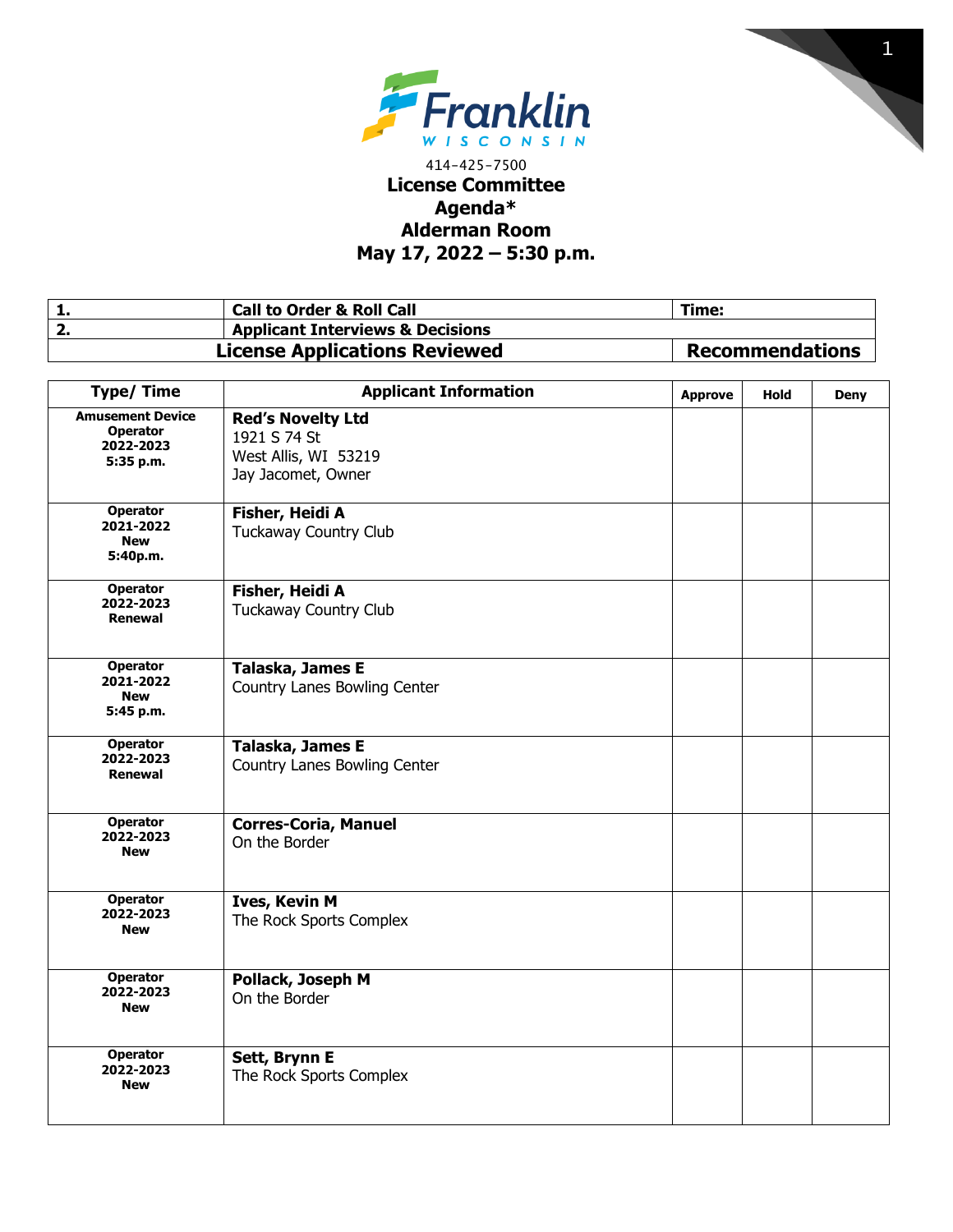| <b>Type/Time</b>                               | <b>Applicant Information</b>                              | <b>Approve</b> | Hold | <b>Deny</b> |
|------------------------------------------------|-----------------------------------------------------------|----------------|------|-------------|
| <b>Operator</b><br>2021-2022<br><b>New</b>     | Young, Connie L<br>Croation Park/Milwaukee Highland Games |                |      |             |
| <b>Operator</b><br>2021-2022<br><b>New</b>     | <b>Gonzalez, Aarion A</b><br>7-Eleven                     |                |      |             |
| <b>Operator</b><br>2022-2023<br>Renewal        | <b>Gonzalez, Aarion A</b><br>7-Eleven                     |                |      |             |
| <b>Operator</b><br>2021-2022<br><b>New</b>     | Patel, Rajendra N<br>Andy's On Ryan Rd                    |                |      |             |
| <b>Operator</b><br>2022-2023<br><b>Renewal</b> | Patel, Rajendra N<br>Andy's On Ryan Rd                    |                |      |             |
| <b>Operator</b><br>2021-2022<br><b>New</b>     | Peiffer, Megan T<br>On the Border                         |                |      |             |
| <b>Operator</b><br>2022-2023<br><b>Renewal</b> | Peiffer, Megan T<br>On the Border                         |                |      |             |
| <b>Operator</b><br>2021-2022<br><b>New</b>     | Radmer, Amber R<br>Hideaway Pub & Eatery                  |                |      |             |
| <b>Operator</b><br>2022-2023<br><b>Renewal</b> | Radmer, Amber R<br>Hideaway Pub & Eatery                  |                |      |             |
| <b>Operator</b><br>2022-2023<br>Renewal        | <b>Bartels, Daniel P</b><br>Point After Pub & Grille      |                |      |             |
| <b>Operator</b><br>2022-2023<br><b>Renewal</b> | Beilinski, Tanya<br>Swiss Street Pub & Grill              |                |      |             |
| <b>Operator</b><br>2022-2023<br>Renewal        | <b>Cottman, Eric J</b><br>Walgreens #05459                |                |      |             |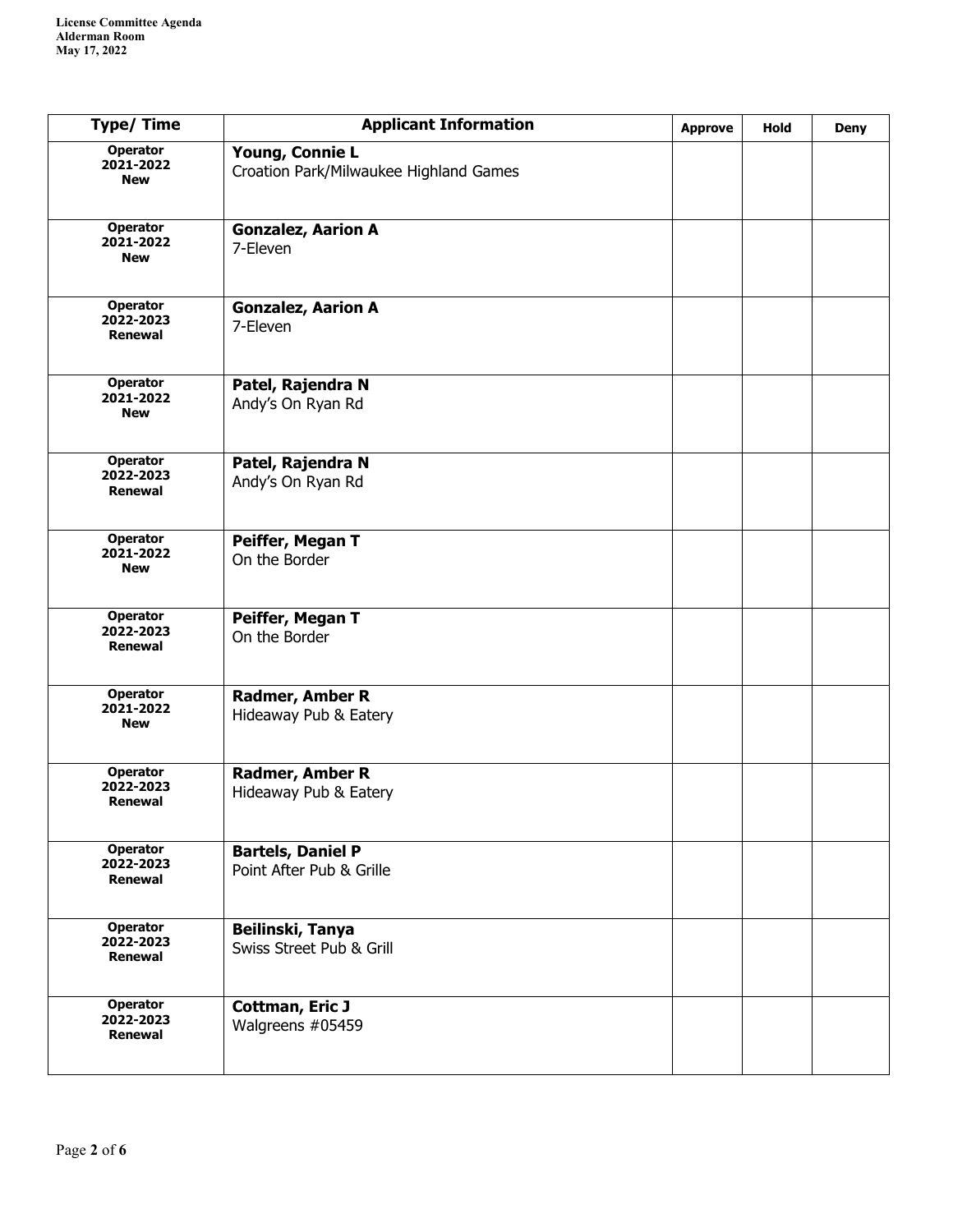| <b>Type/Time</b>                               | <b>Applicant Information</b>                         | <b>Approve</b> | <b>Hold</b> | <b>Deny</b> |
|------------------------------------------------|------------------------------------------------------|----------------|-------------|-------------|
| <b>Operator</b><br>2022-2023<br>Renewal        | Davison, Barbara J<br>Pick'n Save #6431              |                |             |             |
| <b>Operator</b><br>2022-2023<br>Renewal        | DeGeorge, Susan M<br>Point After Pub & Grille        |                |             |             |
| <b>Operator</b><br>2022-2023<br><b>Renewal</b> | <b>Elliott, Richard G</b><br>Buckhorn Bar & Grill    |                |             |             |
| <b>Operator</b><br>2022-2023<br><b>Renewal</b> | Hansen, Lisa M<br>7-Eleven                           |                |             |             |
| <b>Operator</b><br>2022-2023<br>Renewal        | Hartung, Patti S<br>Walgreens #05459                 |                |             |             |
| <b>Operator</b><br>2022-2023<br><b>Renewal</b> | <b>Henzig, Kimberly A</b><br>Iron Mike's             |                |             |             |
| Operator<br>2022-2023<br>Renewal               | Hill, Kimberly L<br>Country Lanes Bowling Center     |                |             |             |
| <b>Operator</b><br>2022-2023<br>Renewal        | Krasinksi, Miranda F<br>Point After Pub & Grille     |                |             |             |
| <b>Operator</b><br>2022-2023<br>Renewal        | Lloyd, Michael J<br>The Rock Sports Complex          |                |             |             |
| <b>Operator</b><br>2022-2023<br>Renewal        | Matecki, Mark J<br>Buckhorn Bar & Grill              |                |             |             |
| Operator<br>2022-2023<br>Renewal               | Mayer, Brianna M<br>Point After Pub & Grille         |                |             |             |
| <b>Operator</b><br>2022-2023<br>Renewal        | <b>McMillan, Ciara M</b><br>Point After Pub & Grille |                |             |             |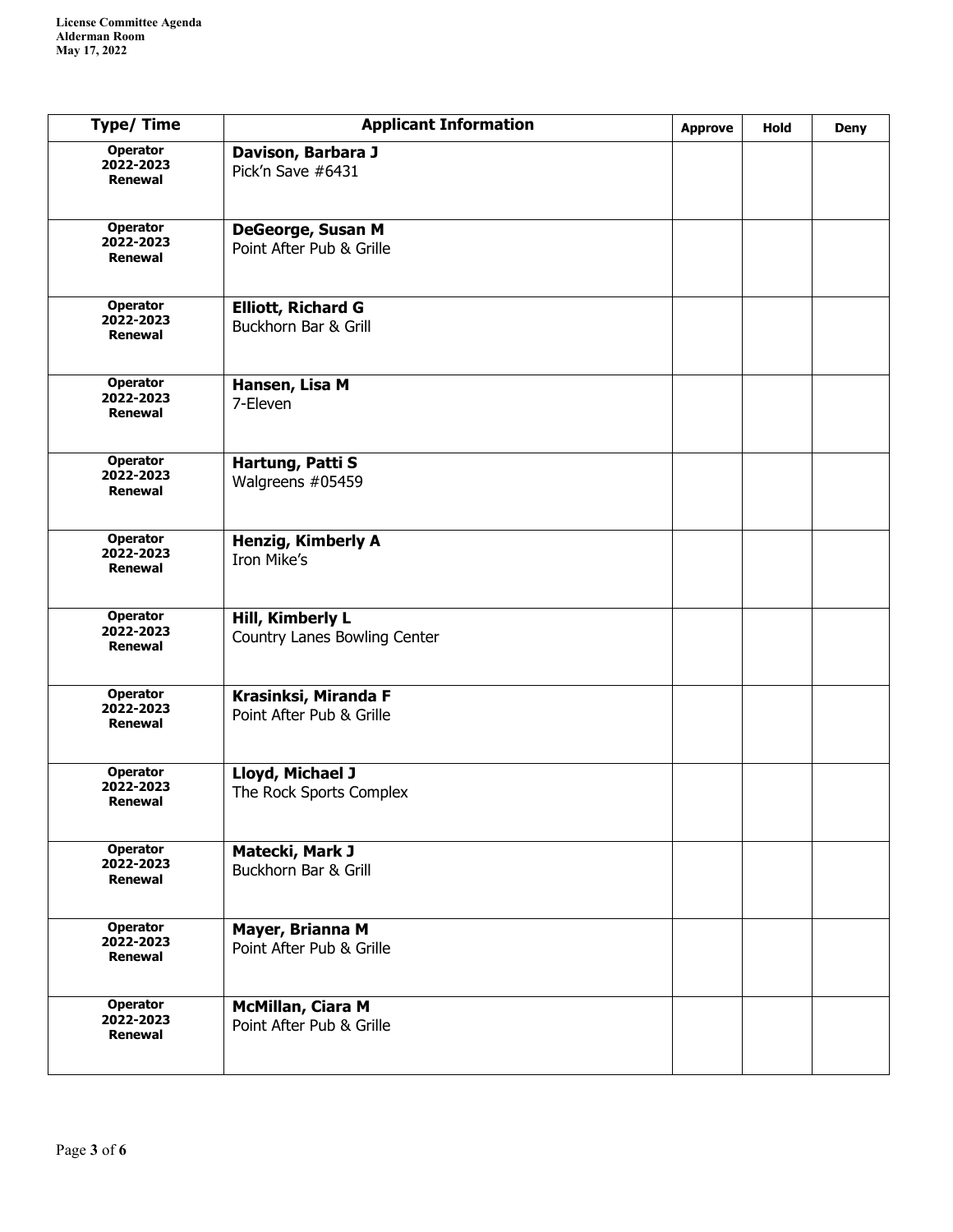| <b>Type/Time</b>                                            | <b>Applicant Information</b>                                                                                    | <b>Approve</b> | Hold | <b>Deny</b> |
|-------------------------------------------------------------|-----------------------------------------------------------------------------------------------------------------|----------------|------|-------------|
| <b>Operator</b><br>2022-2023<br>Renewal                     | <b>Mlynczak, Susan</b><br>Point After Pub & Grille                                                              |                |      |             |
| Operator<br>2022-2023<br>Renewal                            | <b>Olszewski, Derek J</b><br>On the Border                                                                      |                |      |             |
| <b>Operator</b><br>2022-2023<br>Renewal                     | Page, Andrew M<br>Point After Pub & Grille                                                                      |                |      |             |
| <b>Operator</b><br>2022-2023<br><b>Renewal</b>              | Valle, Katiana L<br>Walgreens #05459                                                                            |                |      |             |
| <b>Operator</b><br>2022-2023<br>Renewal                     | <b>Waulters, Melissa K</b><br>Wegner's St Martins Inn                                                           |                |      |             |
| <b>Operator</b><br>2022-2023<br>Renewal                     | Wegner, Kathleen R<br>Wegner's St Martins Inn                                                                   |                |      |             |
| <b>Operator</b><br>2022-2023<br><b>Renewal</b>              | Zimmer, Sandra M<br>Walgreens #05459                                                                            |                |      |             |
| <b>Operator</b><br>2022-2023<br>Renewal                     | Ziolkowski, Remy E<br>The Rock Sports Complex                                                                   |                |      |             |
| Day Care<br>2022-2023                                       | <b>Cadence Education, LLC</b><br>DBA Discovery Days of Franklin<br>9758 S Airways Ct<br>Tanya Graser, Manager   |                |      |             |
| Day Care<br>2022-2023                                       | <b>Faith Community Church, Inc.</b><br>DBA Faith Academy<br>7260 S 76 St<br>Caitlin Arterburn, Manager          |                |      |             |
| <b>Entertainment &amp;</b><br><b>Amusement</b><br>2022-2023 | <b>Milwaukee County Parks</b><br>DBA Milwaukee County Sports Complex<br>6000 W Ryan Rd<br>Andrea Wallace, Agent |                |      |             |
| <b>Entertainment &amp;</b><br><b>Amusement</b><br>2022-2023 | <b>Milwaukee County Parks</b><br>DBA Oakwood Park Golf Course<br>3600 W Oakwood Rd<br>Andrea Wallace, Agent     |                |      |             |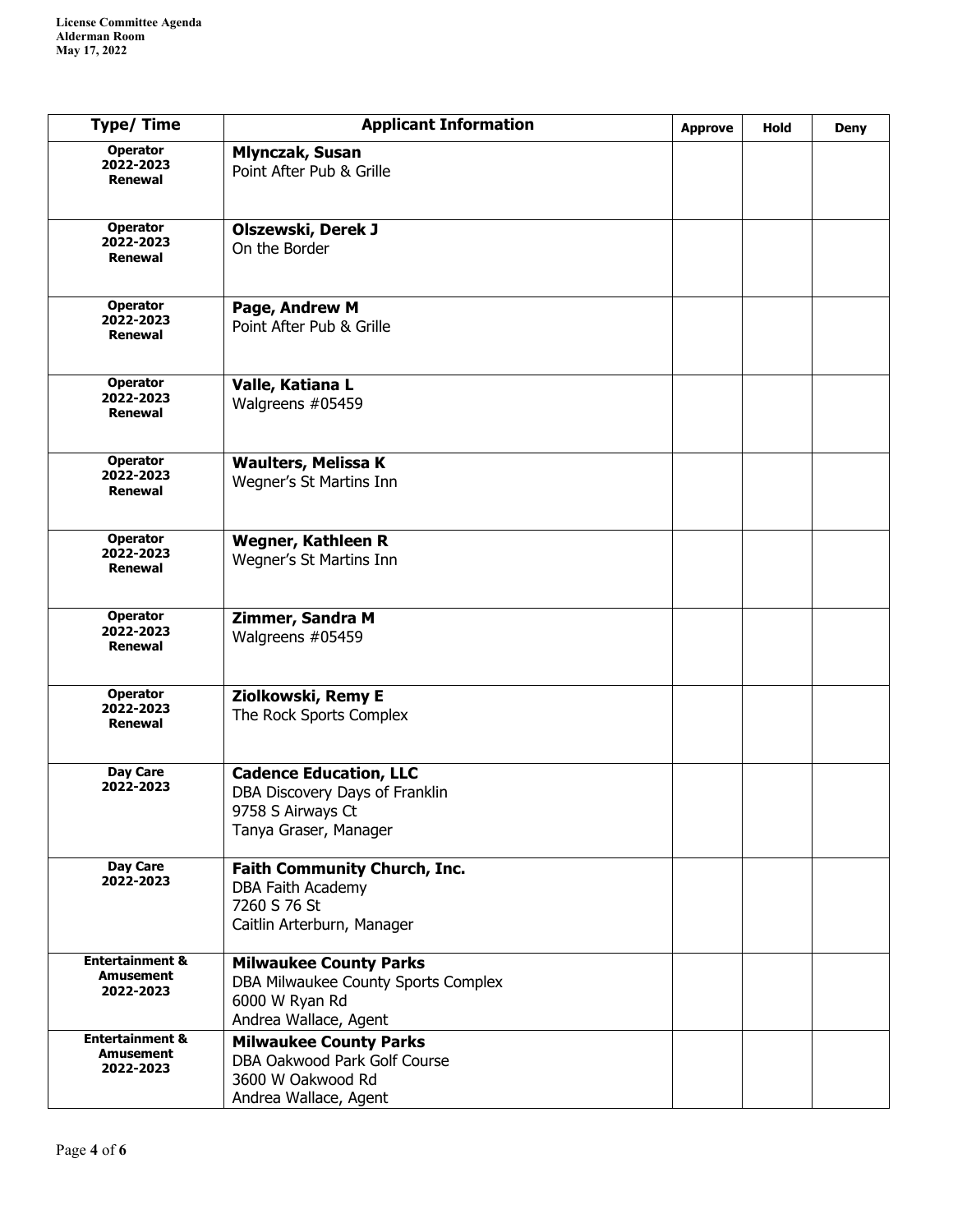| <b>Type/Time</b>                                                                         | <b>Applicant Information</b>                                                                                                                                                         | <b>Approve</b> | Hold | Deny |
|------------------------------------------------------------------------------------------|--------------------------------------------------------------------------------------------------------------------------------------------------------------------------------------|----------------|------|------|
| <b>Entertainment &amp;</b><br>Amusement<br>2022-2023                                     | <b>Milwaukee County</b><br>DBA Milwaukee County Sports Complex<br>6000 W Ryan Rd                                                                                                     |                |      |      |
| <b>People Uniting for the</b>                                                            | Andrea Wallace, Agent<br>Franklin Lioness Club - St Martin's Fair                                                                                                                    |                |      |      |
| <b>Betterment of Life and</b><br>Investment in the<br><b>Community (PUBLIC)</b><br>Grant | Fee Waivers: St Martin's Fair Permit, Temporary Class B Beer<br>and Wine Licenses, and Operator Permits<br>Dates of Event: $9/4/22 - 9/5/22$<br>Location: St Martin's Labor Day Fair |                |      |      |
| <b>Class A Combination</b><br>2022-2023                                                  | <b>Dairyland Retail Group, LLC</b><br>DBA 7-Eleven<br>7610 W Rawson Ave<br>Elizabeth Evans, Agent                                                                                    |                |      |      |
| <b>Class A Combination</b><br>2022-2023                                                  | <b>Ryan Fuel LLC</b><br>DBA Andy's On Ryan Rd<br>5120 W Ryan Rd<br>Kavita Khullar, Agent                                                                                             |                |      |      |
| <b>Class A Combination</b><br>2022-2023                                                  | <b>Wisconsin CVS Pharmacy, LLC</b><br>DBA CVS Pharmacy #5390<br>5220 W Rawson Ave<br>Richard Verdoni, Agent                                                                          |                |      |      |
| <b>Class A Combination</b><br>2022-2023                                                  | <b>Andyone Inc.</b><br>DBA Discount Cigarettes & Liquor<br>6507A S 27th St<br>Sunny Patel, Agent                                                                                     |                |      |      |
| <b>Class A Combination</b><br>2022-2023                                                  | <b>New Liquor &amp; Food, Inc.</b><br>DBA Franklin Liquor Store<br>8305 S 27th St<br>Gurjeet Singh, Agent                                                                            |                |      |      |
| <b>Class A Combination</b><br>2022-2023                                                  | <b>Kwik Trip, Inc.</b><br>DBA Kwik Trip #287<br>5040 W Rawson Ave<br>Jill Le Claire, Agent                                                                                           |                |      |      |
| <b>Class A Combination</b><br>2022-2023                                                  | Kwik Trip, Inc.<br>DBA Kwik Trip #857<br>10750 W Speedway Dr<br>Andrew Wichmann, Agent                                                                                               |                |      |      |
| <b>Class A Combination</b><br>2022-2023                                                  | <b>Nerankar LLC</b><br>DBA Mann Liquor & Indian Grocery<br>7158 S 76th St<br>Vinder Kumar, Agent                                                                                     |                |      |      |
| <b>Class A Combination</b><br>2022-2023                                                  | Jujhar, LLC<br>DBA Midtown Gas & Liquor<br>11123 W Forest Home Ave<br>Andrew Wichmann, Agent                                                                                         |                |      |      |
| <b>Class A Combination</b><br>2022-2023                                                  | <b>Ultra Mart Foods, LLC</b><br>DBA Pick 'n Save #6360<br>7201 S 76th St<br>Ricky Kloth, Agent                                                                                       |                |      |      |